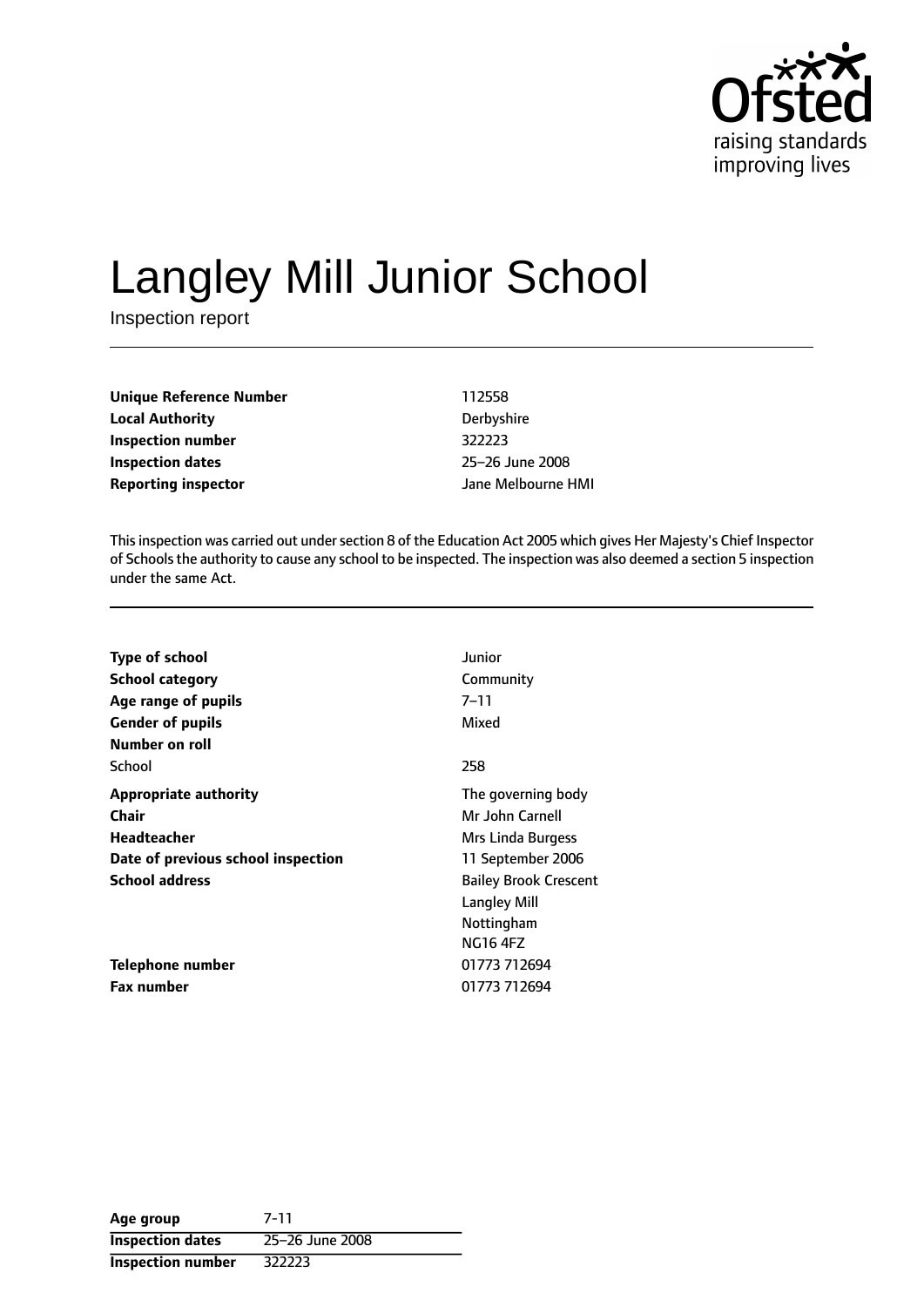.

© Crown copyright 2008

#### Website: www.ofsted.gov.uk

This document may be reproduced in whole or in part for non-commercial educational purposes, provided that the information quoted is reproduced without adaptation and the source and date of publication are stated.

Further copies of this report are obtainable from the school. Under the Education Act 2005, the school must provide a copy of this report free of charge to certain categories of people. A charge not exceeding the full cost of reproduction may be made for any other copies supplied.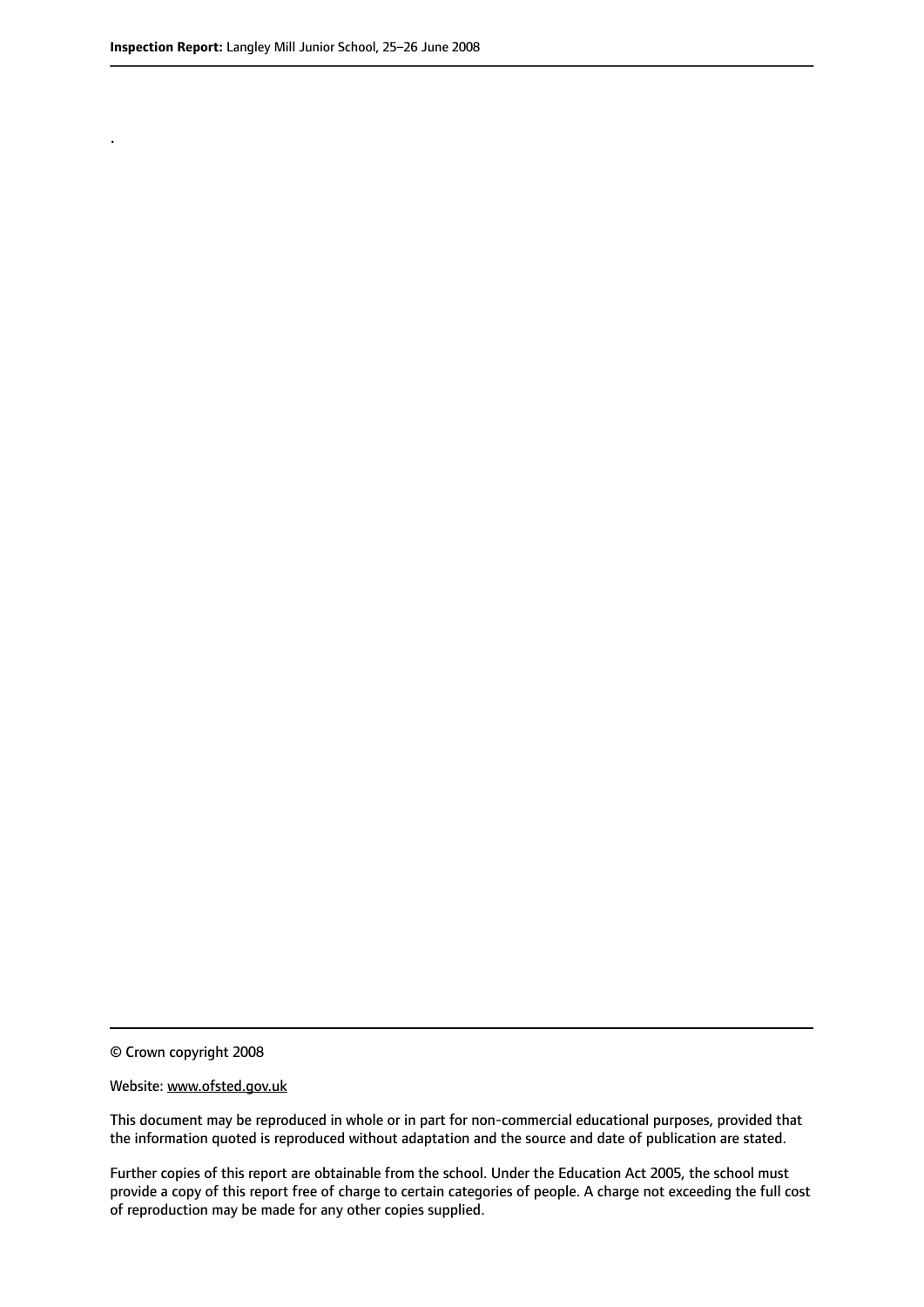# **Introduction**

The inspection was carried out by one of Her Majesty's Inspectors and two Additional Inspectors.

## **Description of the school**

The school is an average sized junior school in the Langley Mill district of Nottingham although it comes under the Derbyshire local authority. It has eight classrooms; two for each year group. There are few pupils from minority ethnic backgrounds or who speak English as an additional language. The school has a unit for hearing impaired pupils on site, of which there are currently two attending. Attainment on entry is around the national average. The proportion of pupils with learning difficulties and disabilities (LDD) and those who are eligible for free school meals is higher than national averages.

#### **Key for inspection grades**

| Outstanding  |
|--------------|
| Good         |
| Satisfactory |
| Inadequate   |
|              |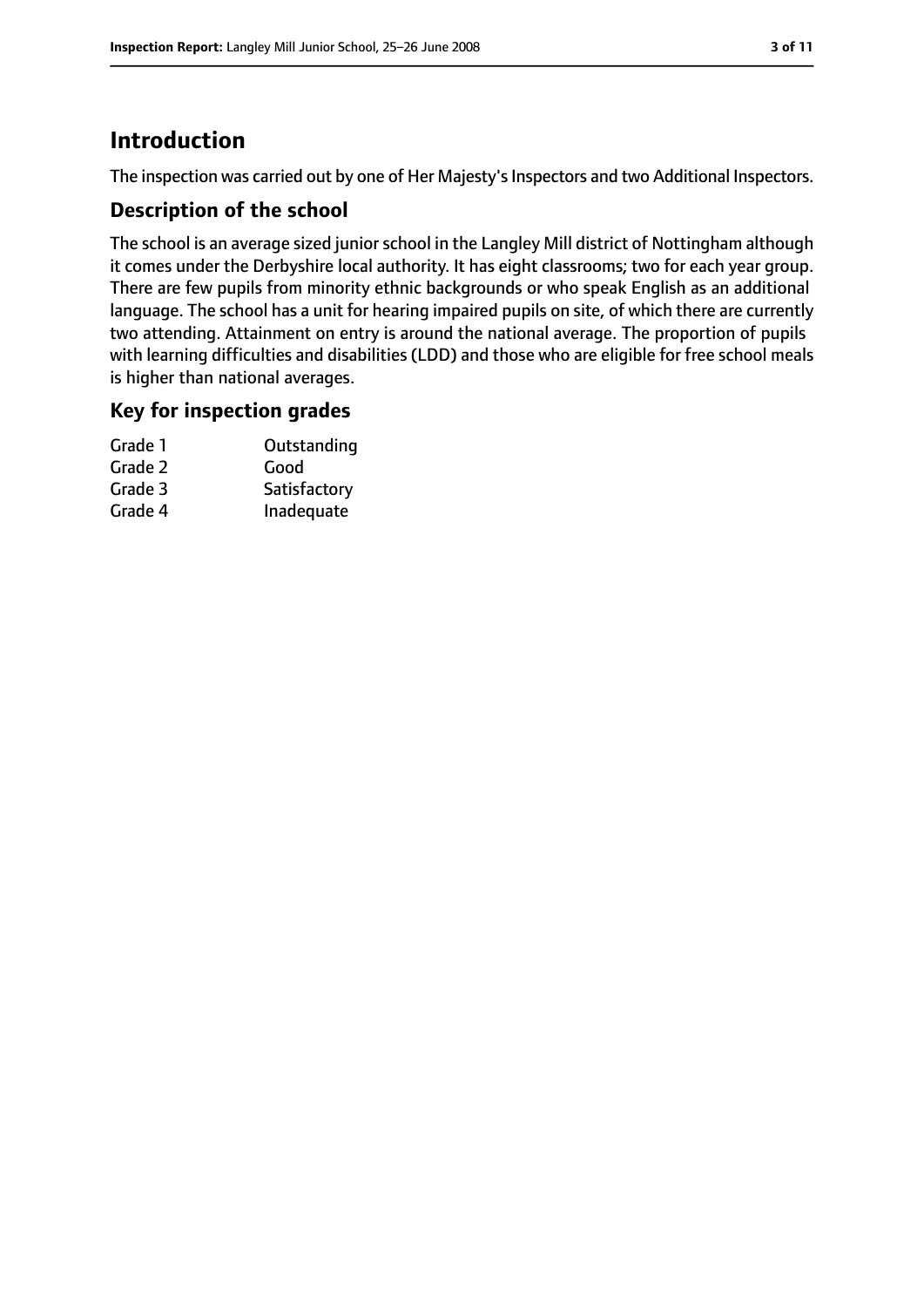## **Overall effectiveness of the school**

#### **Grade: 3**

In accordance with Section 13 (4) of the Education Act 2005, Her Majesty's Chief Inspector (HMCI) is of the opinion that the school no longer requires special measures. The school now provides a satisfactory education for its pupils. It has some good features. Issues arising from the last inspection have been tackled well and the school has made satisfactory progresstowards these. The leadership of the relatively new headteacher is good and she has been instrumental in bringing about many positive changes. Both management of the school and permanency of the teaching staff are now stabilised. Although standards are around average for English and science in Year 6, given their starting points, pupils' progress and achievement are satisfactory. All pupils make good progressin their personal development. The school gives effective support to vulnerable pupils and those with learning difficulties and disabilities. It recognises it has still more work to do with the more able pupils, who are not always given work that challenges their thinking enough. Pupils' behaviour is consistently good and there is an aura of calmness around the school, indicative of pupils enjoying their education and wanting to learn and get better. Good relationships exist throughout the school.

The school accurately evaluates its effectiveness and has successfully brought about change in some areas. The pace of improvement has been rapid since the last monitoring visit and under the new leadership and management structure. New approaches to teaching are making a difference and inadequate teaching has been eradicated across the school. Teaching throughout the school is now satisfactory overall with examples of good practice. However, the percentage of good lessons is still not sufficient to have successfully raised end-of-year standards in mathematics or dramatically improve the curriculum. Although the school now has clearly defined roles and responsibilities for subject leaders, for many, this work is in its infancy. Work done in core subjects has made a difference, but there is still more to be done to raise standards in information and communication technology (ICT) and the foundation subjects. Many of the recently introduced initiatives such as Tai Chi for Year 5 pupils, 'Big Write' sessions across every year group, pupils adopting specific roles and responsibilities and staff training and development has brought about whole-school improvement. The governors fulfil their roles satisfactorily. They are beginning to take a more active role in monitoring, particularly with regard to raising standards, and are more involved in the life of the school, including contributing to the school's vision and self-evaluation. The school is providing satisfactory value for money and has a good capacity to improve in the future.

#### **What the school should do to improve further**

- Ensure that the quality of teaching and learning is consistently good
- Improve achievement and standards in mathematics across the school
- Further develop the roles of the curriculum co-ordinators to ensure that all subjects, including foundation subjects, are effectively led and managed
- Further develop the monitoring roles of the governors in school.

A small proportion of the schools whose overall effectiveness is judged satisfactory but which have areas of underperformance will receive a monitoring visit by an Ofsted inspector before their next section 5 inspection.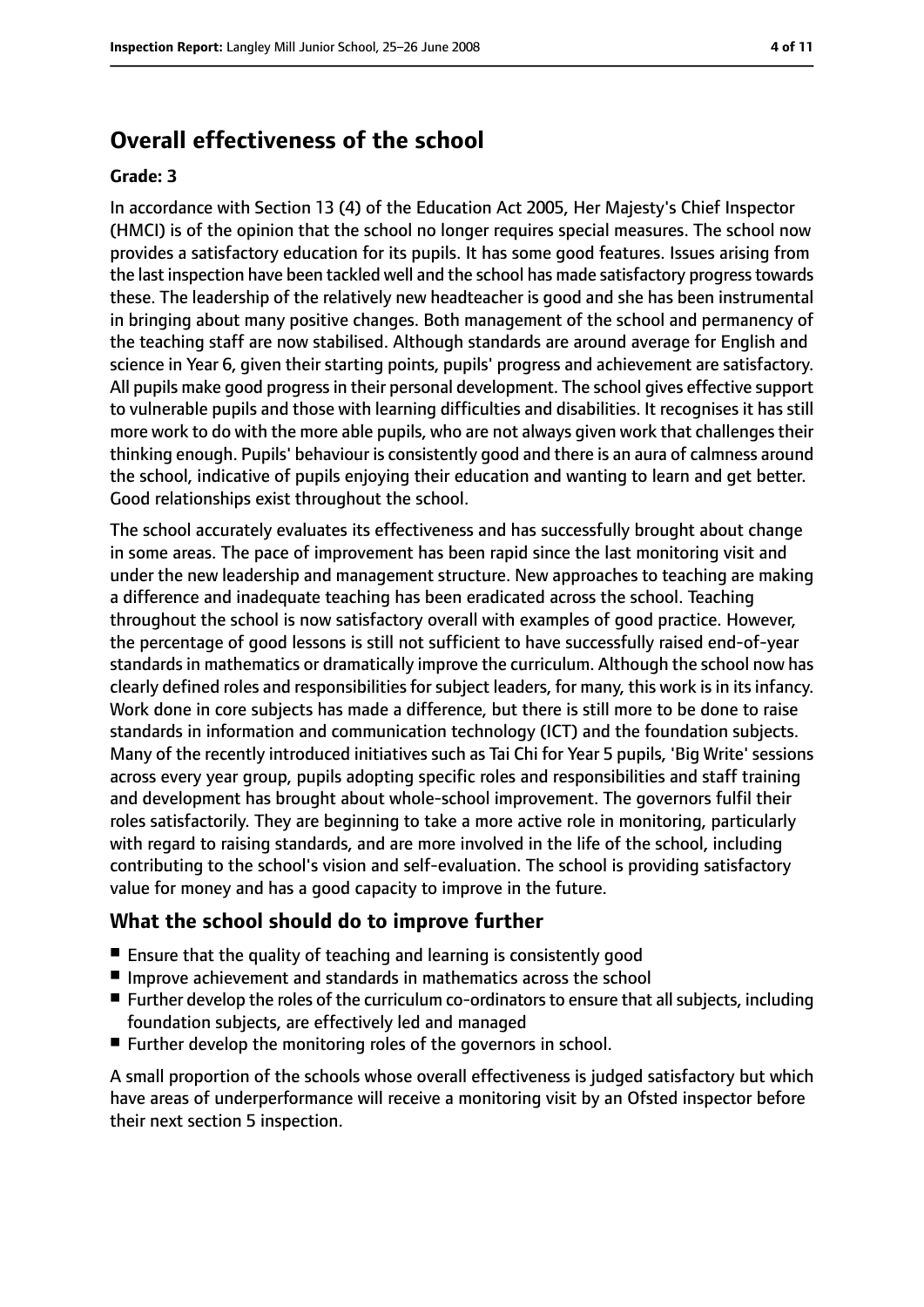## **Achievement and standards**

#### **Grade: 3**

Rigorous tracking of pupils' progress and successful actions to tackle underachievement has seen progress accelerate of late and standards rise. Pupils' achievement, including that of pupils who need extra help in learning to read, write and count, is now satisfactory and standards are broadly average. The high profile given to reading and a recent strengthening of methods to teach writing are paying dividends. For example, notable improvements have been made in pupils' presentation in the 'Big Write' books. Pupils increasingly write with purpose and careful thought. Standards in reading, writing and science are average in Year 6, with data showing that pupils here are achieving well. However, the legacy of past underachievement means that standards in some other year groups, especially Years 4 and 5, are still below average. Some remaining inconsistencies in the quality of teaching and learning across Years 3 and 4 means that progress is not as marked as elsewhere in the school. In contrast to English and science, standards in mathematics remain below average and achievement still lags behind other subjects. This is because work is not well-enough matched to pupils' differing abilities, especially higher attainers, and too little attention is given to problem solving.

## **Personal development and well-being**

#### **Grade: 2**

This is a calm and happy school. Spiritual, moral, social and cultural development is good because there is a firm focus on personal, social and health education, including the early morning Tai Chi for Year 5. Pupils know how to keep themselves healthy, often demonstrating this through the choices they make for healthy food and participation in sports. Those with hearing difficulties are fully integrated and other pupils help them to take part in the full range of activities. Behaviour is good and pupils understand teachers' high expectations during lessons and as they move around the school. Pupils feel safe in school. They speak confidently about the school's anti-bullying club and know that adults are readily available to help them when required. Most pupils enjoy their education and work hard during lessons. Sometimes pupils become restless when teaching does not fully engage them. Attendance is satisfactory and has improved due to more rigorous procedures for following up absence and pupils' greater enjoyment of school. Pupils make a good contribution to the community through the school council and responsibilities, such as mini leaders, in the playground. They are involved well in decisions related to the new building and improvements to the school environment. Pupils develop many of the interpersonal skills needed for the next stage of education. With the exception of mathematics and ICT, they are prepared satisfactorily with the necessary skills for the world of work beyond school.

# **Quality of provision**

## **Teaching and learning**

#### **Grade: 3**

Teaching and learning are satisfactory overall, although there is some good teaching across the school, particularly in the upper school. Pupils settle to learning quickly, listen well to their teachers and are mostly interested in the lessons. They practise speaking or explain their ideas using 'talking partners', which is highly effective. The best lessons are well paced and teachers' expectations are well adapted to pupils' needs. In these lessons, teachers swiftly build on gaps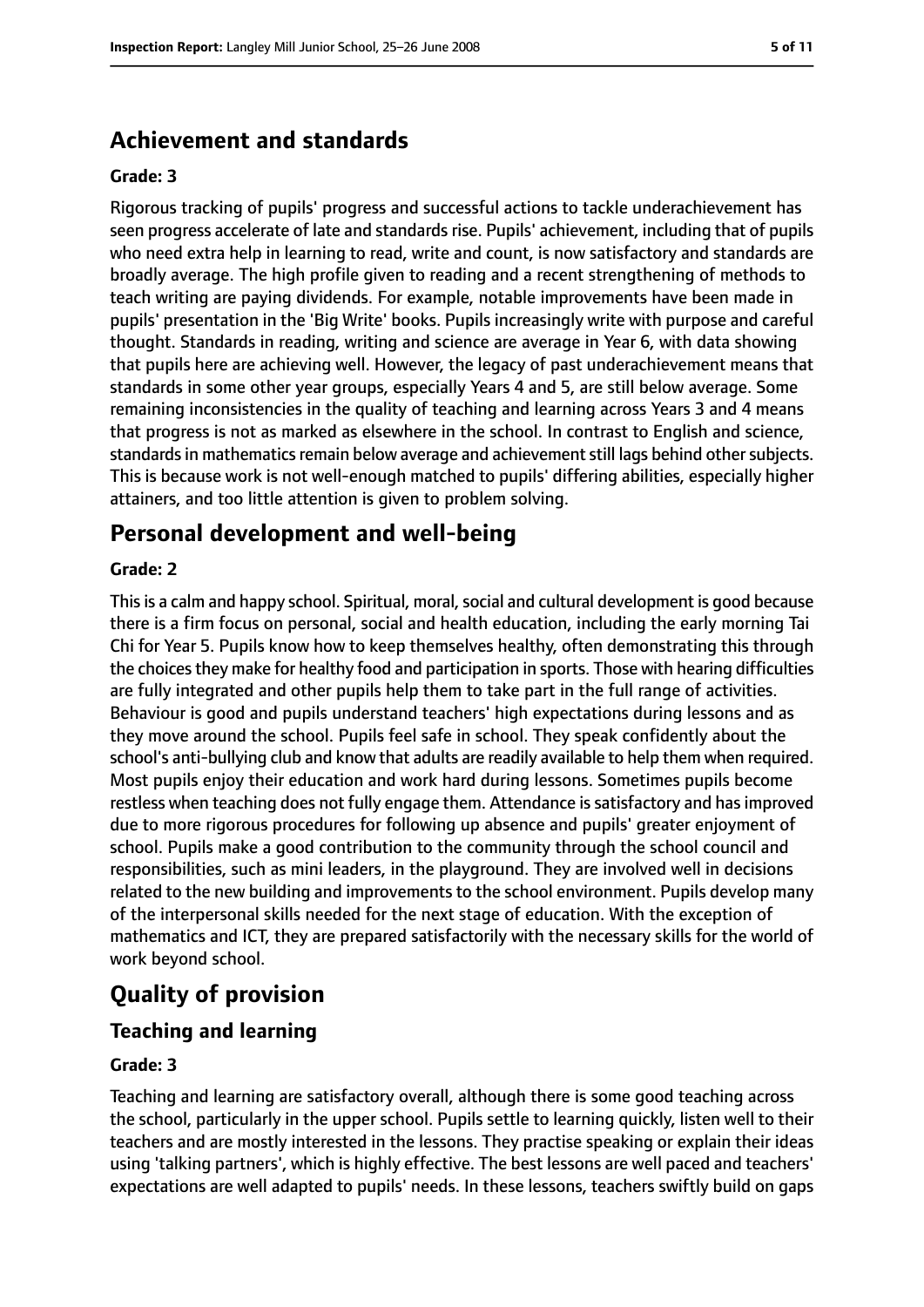in pupils' knowledge and identify where there is need to repeat learning. In mathematics, staff do not always adapt their planning sufficiently using current assessment information. Working actively is a feature of the best lessons, although the learning element of some of the activities is not great enough. Some staff skilfully checks pupils' understanding and progress within each lesson against the learning objectives and targets. Pupils are not yet sufficiently assessing their own learning in all classes but their achievements are celebrated and they do share whether they have learnt well or found something difficult in a number of lessons. Planning is broadly tailored to meet the needs of all pupils, but in some lessons insufficient thought is given to the challenge provided for those who are ready to move on to harder work.

Pupils are now more certain of their targets which are regularly referred to. In some lessons, pupils receive advice about how to improve, for example through the careful marking of their work, but this is not yet consistent across the school. Resources, including the skills of support staff, are used effectively, but until now, this is mostly channelled towards low-attaining pupils and those with LDD. The higher attaining pupils are less well supported, although the school already has plans in place to address this.

#### **Curriculum and other activities**

#### **Grade: 3**

The school offers pupils a well-structured curriculum that successfully balances a priority on literacy and numeracy with other subjects. It has set about making the curriculum imaginative and engaging, but implementation is at an early stage. A greater emphasis on creative learning can be seen in how work on overarching themes, such as Keeping Healthy, encompasses practical science as well pupils composing their own healthy eating songs. Some subjects are better served by this approach than others. While there are growing examples of pupils honing their writing skills through subjects such as history, the development and use of mathematical and ICT skills are yet to be embedded within the wider curriculum. Pupils have accessto a reasonable range of clubs, including some more unusual ones, such as learning to speak Japanese. However, pupils have few opportunities to go on trips to help further engage their learning and bring the curriculum to life. A strengthening of the curriculum for pupils' personal development is working well and has a positive impact on how well pupils behave and get on with each other. Sensitive provision for pupils with a hearing impairment gives them full access to the curriculum and helps the wider school community to develop a respect for disability and difference.

#### **Care, guidance and support**

#### **Grade: 2**

The school pays close attention to the safeguarding of pupils. The level of pastoral care and welfare is of a high standard. Pupils learn in a safe and happy environment where relationships are good. The staff know pupils well and pay good attention to developing their personal and social skills. The school is developing stronger relationships with parents and outside agencies to ensure that pupils who need extra help receive the necessary support. Transition arrangements have improved, so that pupils receive good support when they come into, or go out of, the school. Rigorous procedures are followed for child protection, assessing risk and for medical and emergency aid, with regular training for staff. The school's academic support and guidance for pupils has improved significantly. The tracking system enables staff to check upon and compare the progress of some specific groups, such as boys and girls, but this has yet to be extended to all groups and in particular those with learning difficulties and disabilities.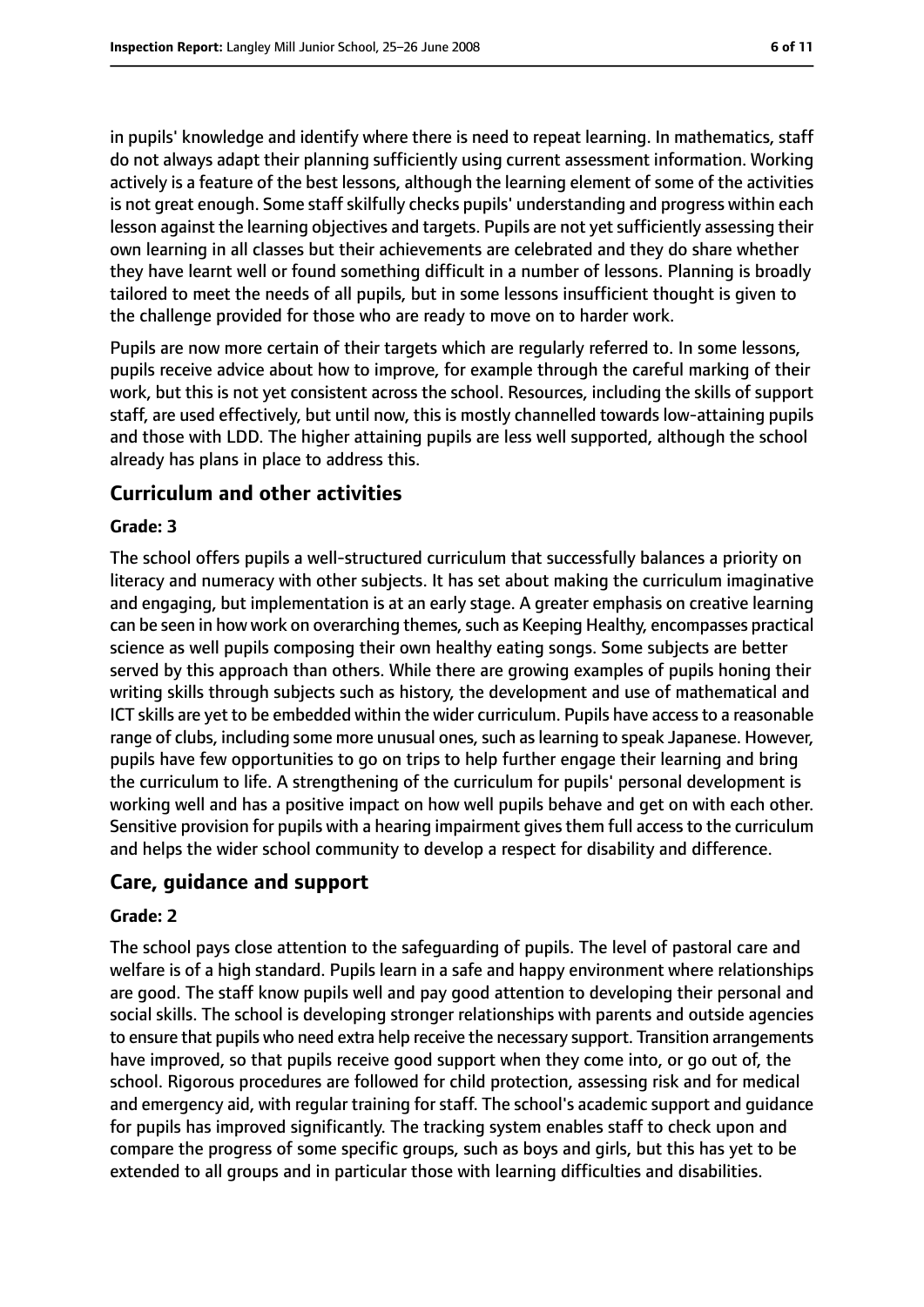## **Leadership and management**

#### **Grade: 2**

The school is ably led by a dedicated headteacher and senior leadership team who, collectively with other staff and governors have a shared vision for the school and are committed to its improvement. The senior and core subject leadership roles are coming together and systems are beginning to embed, which is making an impact on achievement overall and on sustainability over time. Governors have been wholly supportive and are beginning to take on more acknowledgement and ownership of their role in terms of monitoring and quality assurance. The school has mostly effectively addressed all of the points for improvement from the inspection when it was placed in a category of concern. It is beginning to address raising standards through the higher expectations of staff and pupils. The school now sets itself more challenging targets and accurately measures pupils' performance against these. Much monitoring has taken place in literacy and numeracy, and the school successfully identified areas for improvement, specifically in writing. It has found this more difficult in numeracy and therefore has been less successful in this area. The school has mostly evaluated itself accurately and has an appropriate improvement plan with sensible and achievable priorities for development. With its new leadership and direction, and its recent track record, the school now has a good capacity to improve.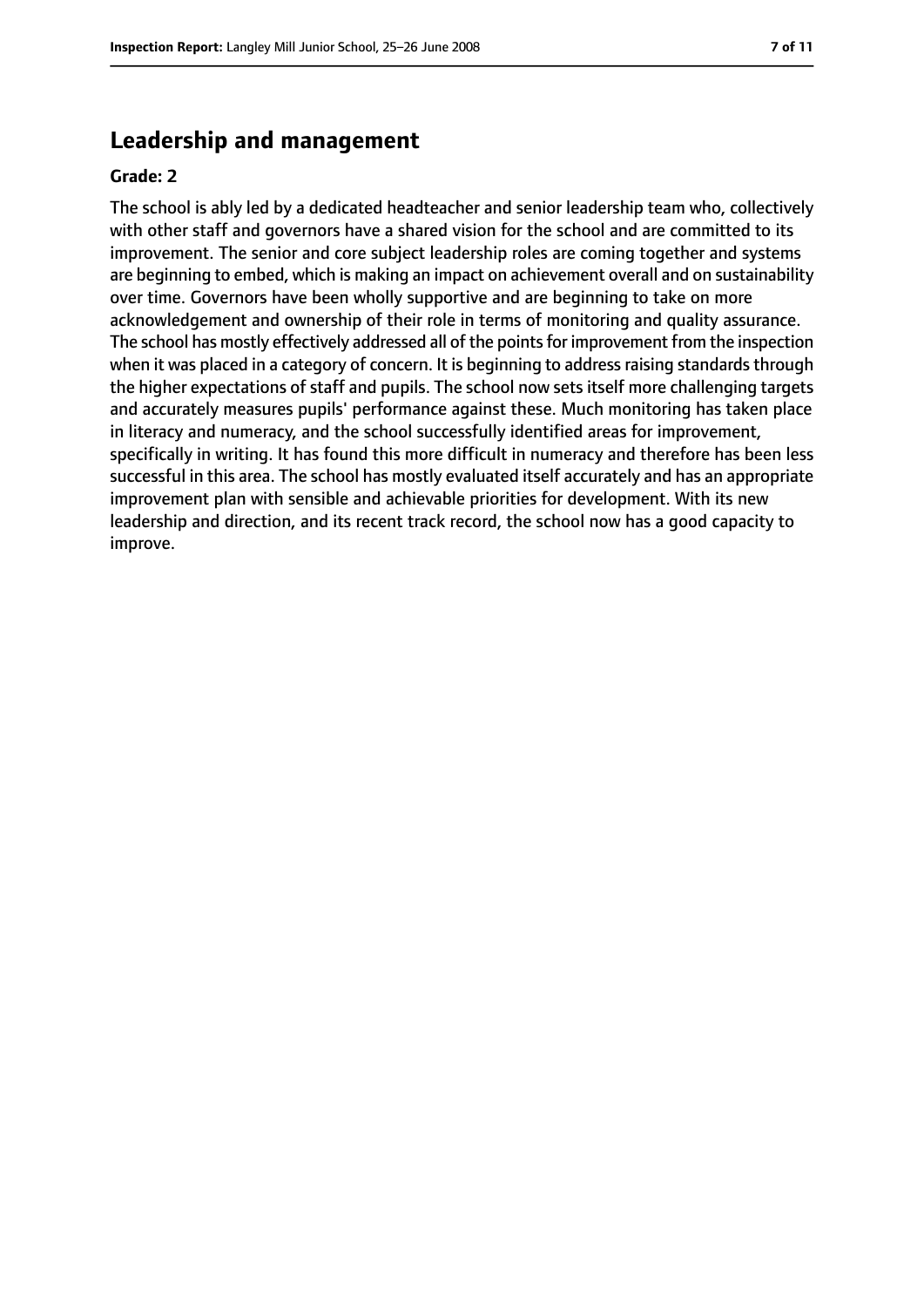**Any complaints about the inspection or the report should be made following the procedures set out in the guidance 'Complaints about school inspection', which is available from Ofsted's website: www.ofsted.gov.uk.**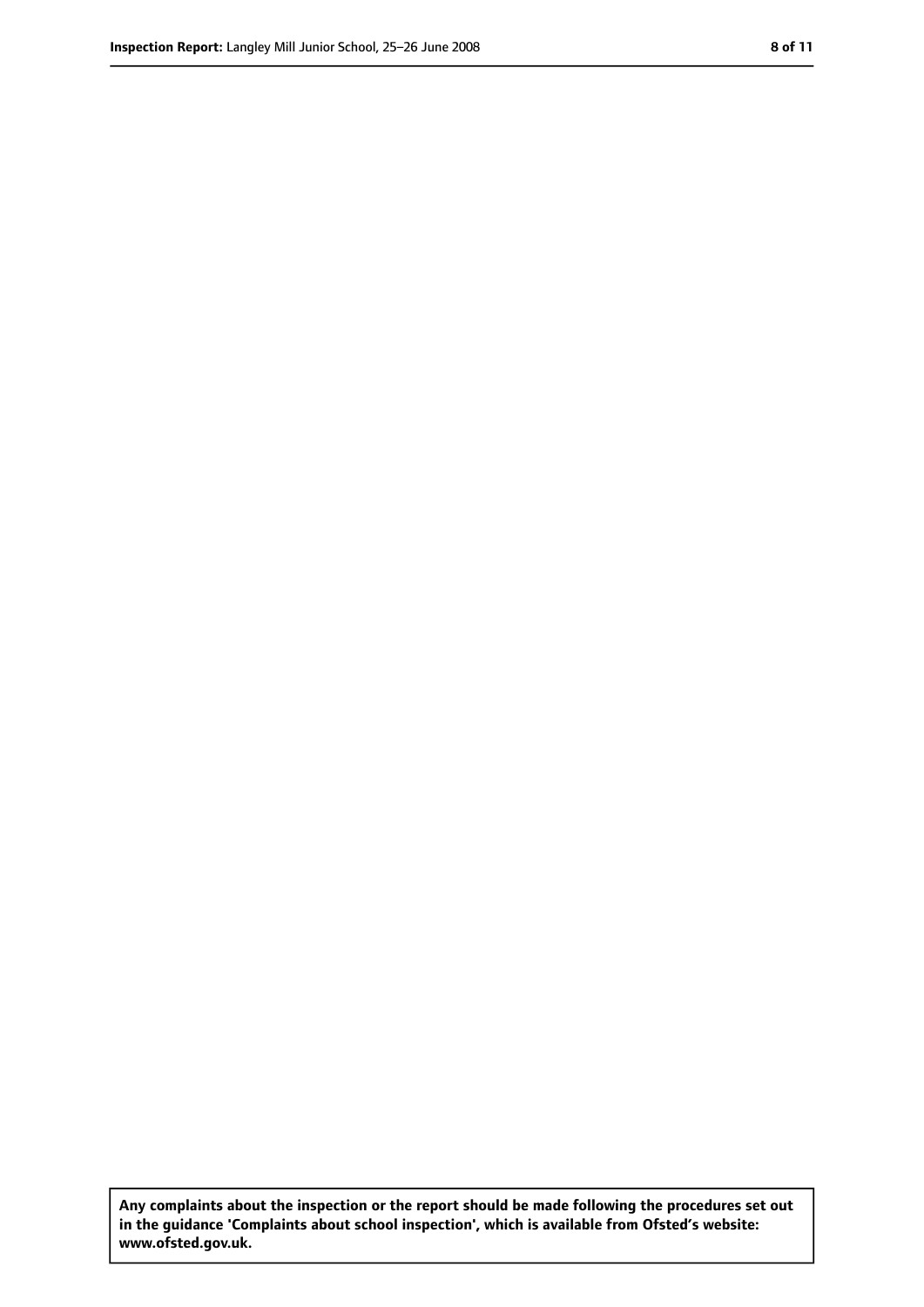#### **Annex A**

# **Inspection judgements**

| $^{\backprime}$ Key to judgements: grade 1 is outstanding, grade 2 good, grade 3 satisfactory, and | <b>School</b>  |
|----------------------------------------------------------------------------------------------------|----------------|
| arade 4 inadequate                                                                                 | <b>Overall</b> |

## **Overall effectiveness**

| How effective, efficient and inclusive is the provision of education, integrated<br>care and any extended services in meeting the needs of learners? |     |
|------------------------------------------------------------------------------------------------------------------------------------------------------|-----|
| Effective steps have been taken to promote improvement since the last<br>inspection                                                                  | Yes |
| How well does the school work in partnership with others to promote learners'<br>well-being?                                                         |     |
| The capacity to make any necessary improvements                                                                                                      |     |

## **Achievement and standards**

| How well do learners achieve?                                                                               |  |
|-------------------------------------------------------------------------------------------------------------|--|
| The standards <sup>1</sup> reached by learners                                                              |  |
| How well learners make progress, taking account of any significant variations between<br>groups of learners |  |
| How well learners with learning difficulties and disabilities make progress                                 |  |

## **Personal development and well-being**

| How good is the overall personal development and well-being of the<br>learners?                                  |   |
|------------------------------------------------------------------------------------------------------------------|---|
| The extent of learners' spiritual, moral, social and cultural development                                        |   |
| The extent to which learners adopt healthy lifestyles                                                            |   |
| The extent to which learners adopt safe practices                                                                |   |
| How well learners enjoy their education                                                                          |   |
| The attendance of learners                                                                                       | っ |
| The behaviour of learners                                                                                        |   |
| The extent to which learners make a positive contribution to the community                                       |   |
| How well learners develop workplace and other skills that will contribute to<br>their future economic well-being |   |

#### **The quality of provision**

| How effective are teaching and learning in meeting the full range of the<br>learners' needs?                        |  |
|---------------------------------------------------------------------------------------------------------------------|--|
| How well do the curriculum and other activities meet the range of needs<br>$^{\text{!}}$ and interests of learners? |  |
| How well are learners cared for, guided and supported?                                                              |  |

 $^1$  Grade 1 - Exceptionally and consistently high; Grade 2 - Generally above average with none significantly below average; Grade 3 - Broadly average to below average; Grade 4 - Exceptionally low.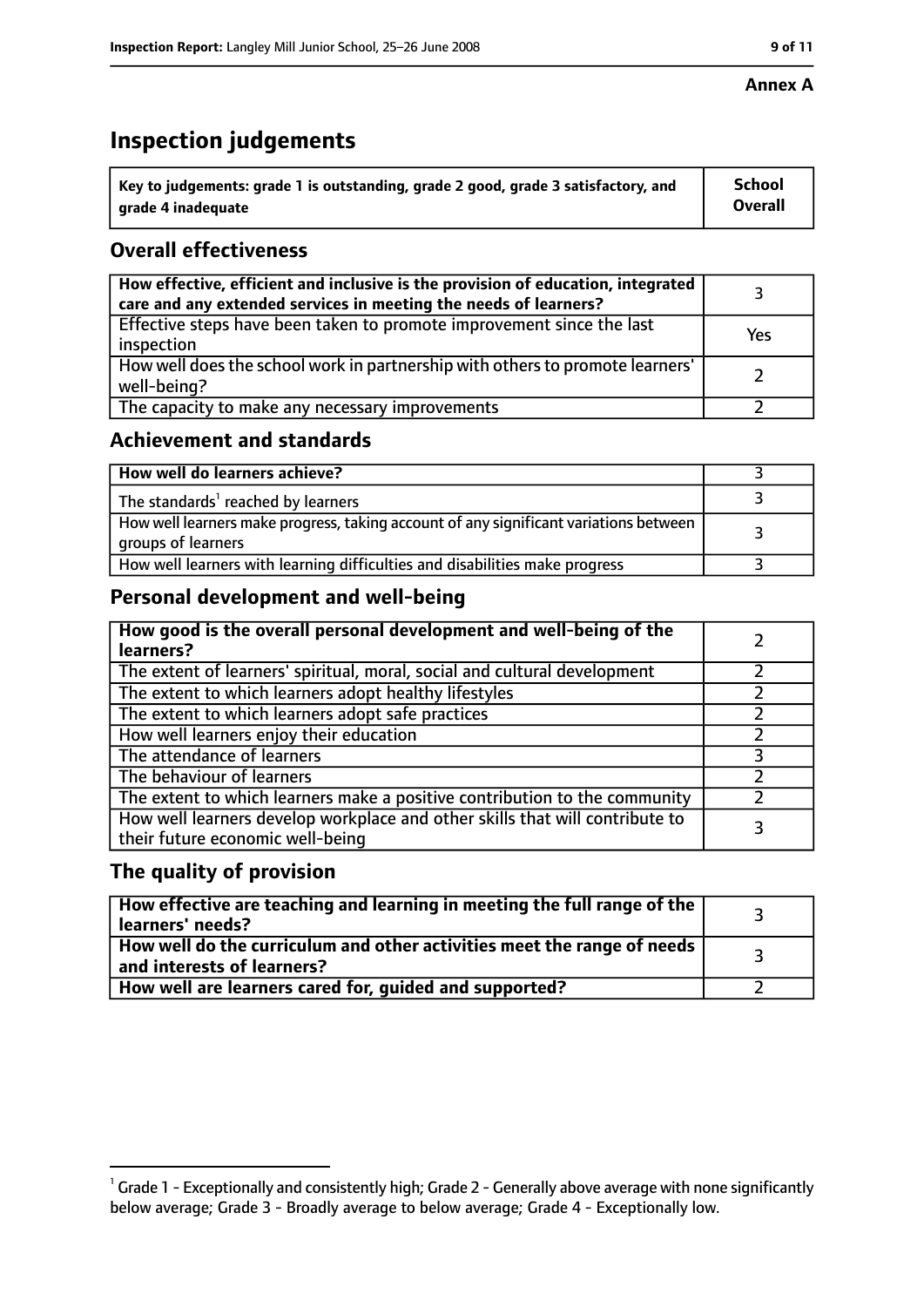# **Leadership and management**

| How effective are leadership and management in raising achievement              |     |
|---------------------------------------------------------------------------------|-----|
| and supporting all learners?                                                    |     |
| How effectively leaders and managers at all levels set clear direction leading  |     |
| to improvement and promote high quality of care and education                   |     |
| How effectively leaders and managers use challenging targets to raise standards |     |
| The effectiveness of the school's self-evaluation                               |     |
| How well equality of opportunity is promoted and discrimination tackled so      |     |
| that all learners achieve as well as they can                                   |     |
| How effectively and efficiently resources, including staff, are deployed to     | 7   |
| achieve value for money                                                         |     |
| The extent to which governors and other supervisory boards discharge their      | 3   |
| responsibilities                                                                |     |
| Do procedures for safequarding learners meet current government                 | Yes |
| requirements?                                                                   |     |
| Does this school require special measures?                                      | No  |
| Does this school require a notice to improve?                                   | No  |